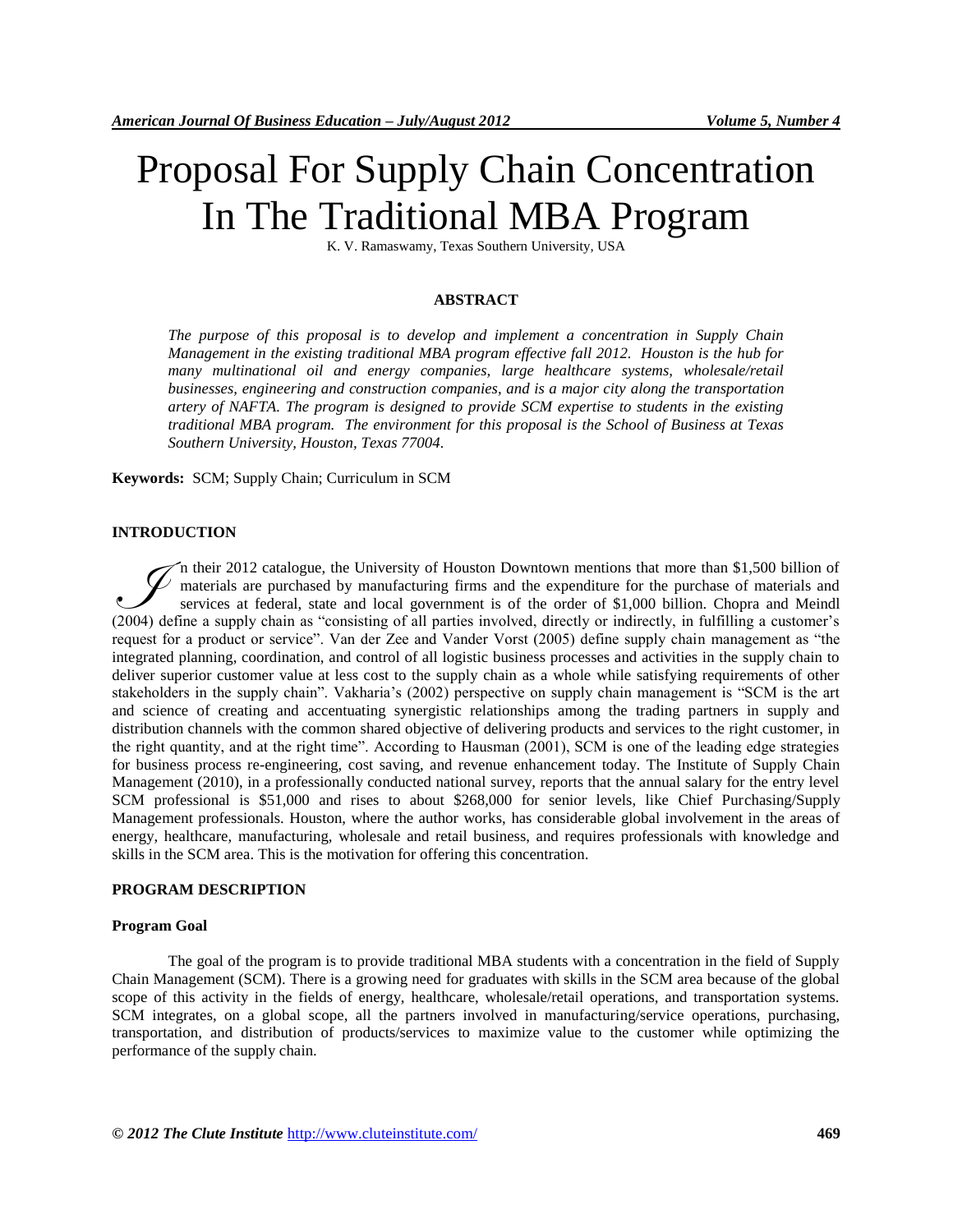# **Program Objectives**

- 1. To provide an understanding of a broad array of business concepts related to finance, accounting, economics, marketing, operations, statistics, and business law
- 2. To develop skills which enable the appropriate application of critical, analytical, and strategic thinking to the analysis of and development of solution to business problems
- 3. To improve the ability to utilize information technology and systems for effective decision-making, problem-solving, and communications
- 4. To work cooperatively with all the partners in the supply chain, develop strategies for improving the efficiency and effectiveness of the supply chain to maximize value to the customer
- 5. To develop a greater appreciation of workplace/supply chain diversity, ethical issues facing businesses today, and the challenges of the global sourcing issues and marketplace

The existing MBA core courses provide adequate exposure to items 1, 2 and 3. The concentration provides exposure to items 4 and 5.

#### **Program Administration**

- 1. The Graduate Studies Committee, with input from graduate faculty of the Business School, will be responsible for curriculum development and review. The Chair of the Dept. of Business Administration will be responsible for curriculum delivery.
- 2. The Director of Graduate Programs of the Business School will be primarily responsible for recruiting, advising and supervision of the program. This person will also interface with the Graduate School for application review and admission recommendations.
- 3. The Graduate School, through its Dean, will have administrative control and will confer the MBA degree as per current university policy on graduate programs.

#### **SCM Concentration Requirements**

The concentration in SCM will consist of nine credit hours of course work in the current 36 credit hours MBA program which will be revised to accommodate the SCM concentration as follows.

#### *SCM Concentration Courses*

| MGSC 625 - Introduction to Supply Chain Management        | 3 Cr. Hrs. (Existing) |
|-----------------------------------------------------------|-----------------------|
| SCM 635 - Logistics System                                | 3 Cr. Hrs. (New)      |
| Elective - Select one course from the following:          |                       |
| SCM 630 - Purchasing and Sourcing Strategy                | 3 Cr. Hrs. (New)      |
| SCM 640 - Simulation of Supply Chains                     | 3 Cr. Hrs. (New)      |
| SCM 647 - Total Quality Management                        | 3 Cr. Hrs. (New)      |
| Required Core Courses in Existing Traditional MBA Program |                       |
| BADM 630 - Managerial Communication                       | 3 Cr. Hrs.            |
| MGSC 671 - Information Technology                         | 3 Cr. Hrs.            |
| MGSC 624 - Statistical Analysis                           | 3 Cr. Hrs.            |
| ACCTG 631 - Seminar in Managerial Accounting              | 3 Cr. Hrs.            |
| MGMT 636 - Organizational and Management Theory           | 3 Cr. Hrs.            |
| FIN 621 - Financial & Economic Analysis                   | 3 Cr. Hrs.            |
| FIN 652 - Managerial Finance                              | 3 Cr. Hrs.            |
| MKTG 650 - Strategic Marketing Management                 | 3 Cr. Hrs.            |
| MGMT 670 - Global Strategic Management                    | 3 Cr. Hrs.            |
|                                                           |                       |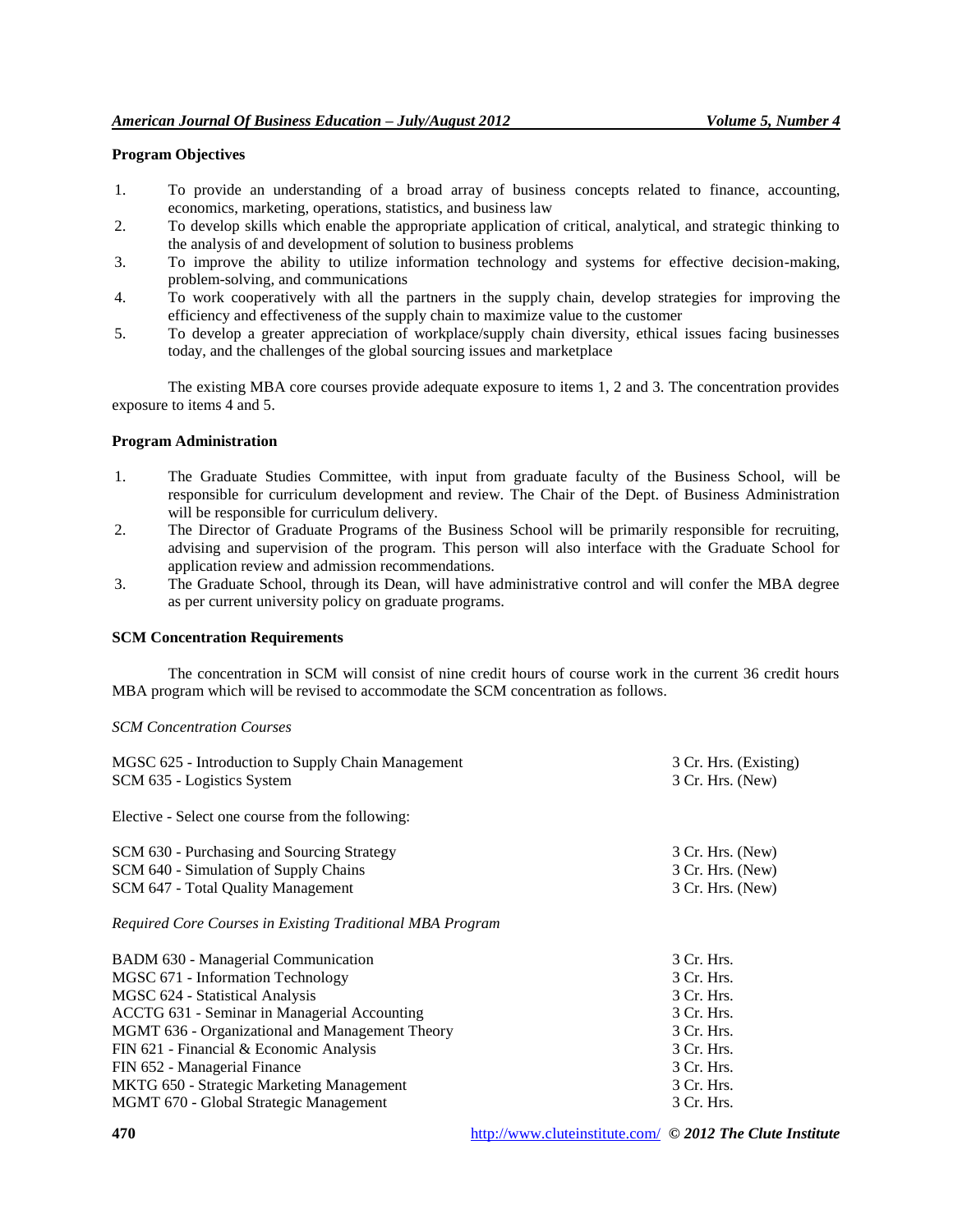# *American Journal Of Business Education – July/August 2012 Volume 5, Number 4*

*New Course Description*

SCM 635 Logistics System 3 Cr. Hrs. 3 Cr. Hrs. Concerned with the planning, implementation and control for the efficient and timely flow of materials, services and information in the supply chain. Prerequisite: MGSC 625

SCM 630 Purchasing and Sourcing Strategy 3 Cr. Hrs. 3 Cr. Hrs. Developing and Implementing procurement strategy, supplier relations management, global sourcing, contract negotiations and management. Prerequisite MGSC 625

SCM 640 Simulation of Supply Chains 3 Cr. Hrs. 3 Cr. Hrs. Using simulation software to understand and appreciate the impact of interrelated operations among the partners in the supply chain on the system output. Prerequisite: MGSC 625

SCM 647 Total Quality Management 3 Cr. Hrs. 3 Cr. Hrs. Implementation of continuous quality improvement using principles and tools of quality management and statistical process control. Prerequisite: MGSC 625

# **Program Evaluation**

During the first five years of the program, the Graduate Studies Committee of the School will assess the following on an annual basis:

Admission: Number of students admitted who are pursuing an SCM concentration, their overall undergraduate GPA, cumulative GPA in the graduate program, GPA in SCM concentration, years and type of employment experience, and demographics.

Program Outcomes: Data from the satisfaction survey of graduating students (SCM Concentration) and feedback from employers will be analyzed. Continuous improvement will be the basis of evaluation.

Placement of Graduates (SCM Concentration): The Director of Career Planning and Placement and the Graduate Program director will collect related data and analyze it. Continuous improvement will be the basis of evaluation.

Alumni Survey: The data from the survey will be used to evaluate the effectiveness of the program.

#### **Enrollment Projection for the First Five (5) Years of the Program:**

| Academic Year | Projected Enrollment |
|---------------|----------------------|
|               | (MBA)                |
| $2012 - 2013$ | 10                   |
| $2013 - 2014$ | 12                   |
| $2014 - 2015$ | 15                   |
| $2015 - 2016$ | 20                   |

#### **Additional Resources Required**

One full-time terminally qualified senior level faculty member with excellent academic research credentials in the SCM area  $$120,000/a$ cademic year

Faculty development support  $\frac{1}{2}$  10,000/year Additional software licensing fee  $$5,000/year$ One graduate student assistant  $$ 10,000/a$ cademic year **Total \$145,000/year**